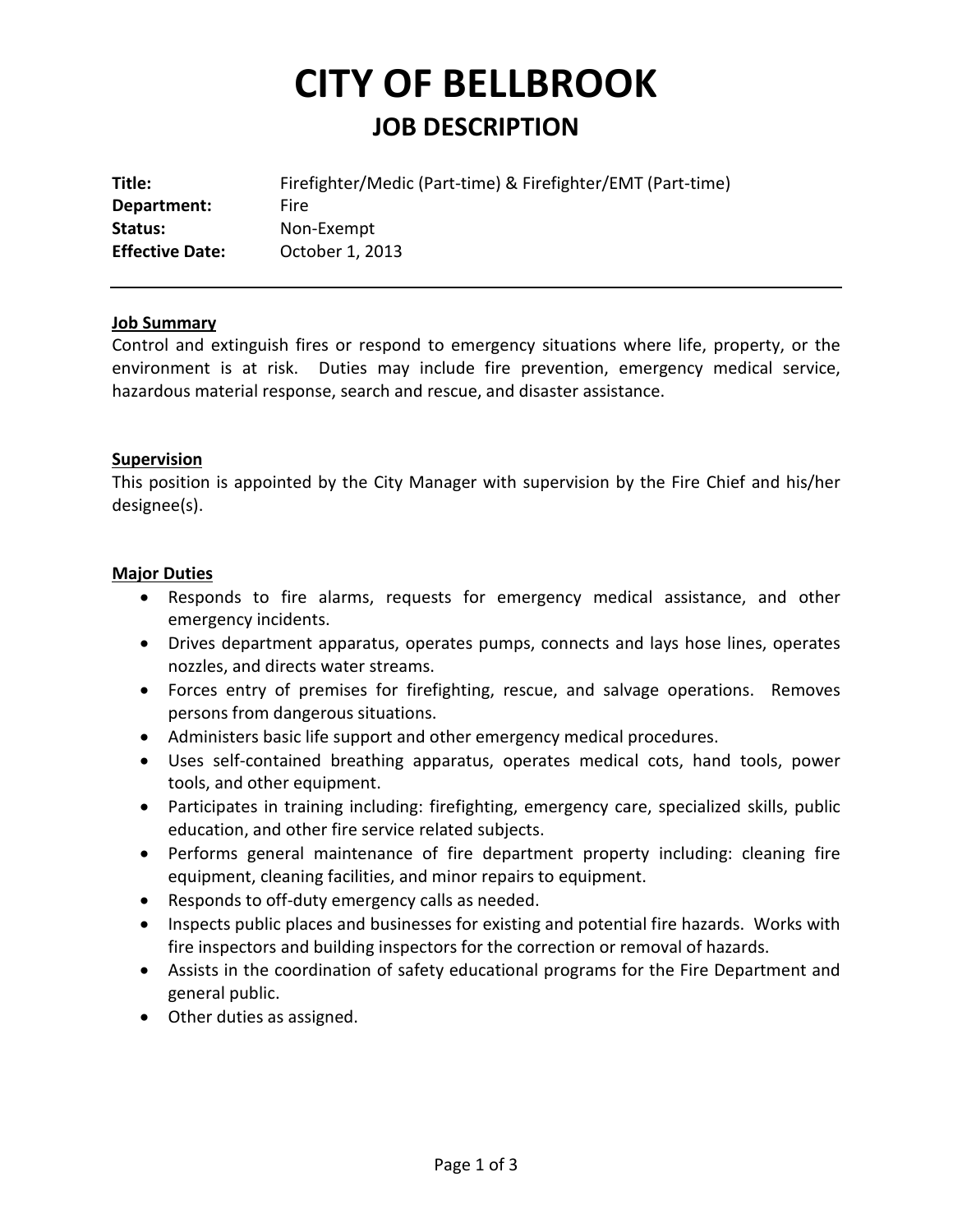### **Knowledge, Skills and Abilities**

- Knowledge of the principles and practices of firefighting, fire prevention, and emergency medical services.
- Knowledge of hazards and generally accepted safety standards.
- Knowledge of dispatch procedures.
- Ability to apply training and knowledge of firefighting and emergency medical service in emergency situations.
- Ability to effectively communicate over a two-way radio and telephone.
- Clear written and verbal communication skills.
- Ability to prioritize tasks and manage time.
- Excellent customer service and organizational skills.
- Work well in a team environment.

## **Work Environment**

- Ability to perform heavy lifting including: carrying fire equipment, carrying emergency medical equipment, transporting patients on stretchers or by hand, and other tasks.
- Willingness and ability to work under adverse conditions, around fires, and in potentially hazardous situations.
- Work outdoors under adverse conditions at night, in heat, wind, cold and rain.
- Potential exposure to hazardous substances and contagious diseases.

# **Minimum Qualifications**

- High school diploma or equivalent.
- Valid State of Ohio Driver's License.
- Firefighter/Medic: valid State of Ohio Emergency Medical Technician Paramedic Certification and other associated State of Ohio required certifications.
- Firefighter/EMT: valid State of Ohio Emergency Medical Technician Certification.
- Valid State of Ohio Firefighter Level 1 Certification.